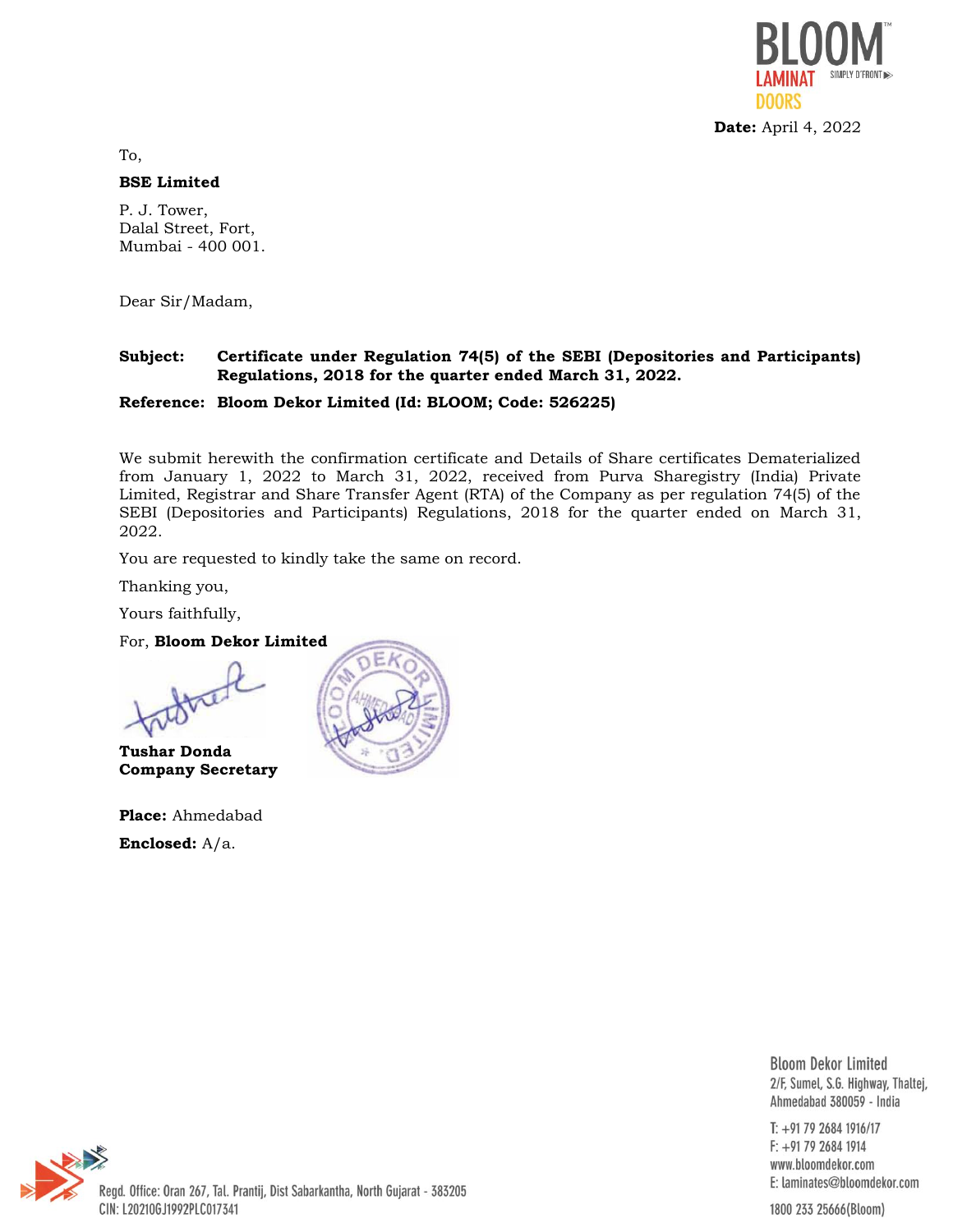

9 Shiv Shakti Industrial Estate, J. R. Boricha Marg, Lower Parel East, Mumbai - 400 011 Tel: 2301 2518 / 2301 6761 • Fax: 2301 2517 • Email: support@purvashare.com • Web: www.purvashare.com

01/04/2022

To,

BLOOM DEKOR LIMITED - EQUITY SHARES - INE253C01013

Dear Sir/Madam.

## **Sub: Request for confirmation certificate as per Regulation 74(5) of SECURITIES AND EXCHANGE BOARD OF INDIA (DEPOSITORIES AND PARTICIPANTS) REGULATIONS, 2018**

As per Regulation 74(5) of Securities and Exchange Board of India (Depositories and Participants) Regulations, 2018, we hereby confirm that we have complied with the following within 15 days of receipt of the certificate(s) of security from the Depository Participant(DP):

- The securities comprised in the certificate(s) of Security dematerialised, have been listed on stock exchanges where the earlier issued securities are listed.
- After due verification, immediately mutilated and cancelled the certificate(s) of security received for dematerialisation.
- Substituted in our records the name of the Depository as the registered owner and had sent a certificate to this effect to the Depositories and to every stock exchange on a quarterly basis, where the security is listed.

Thanking you,

Yours faithfully, For Purva Sharegistry (India) Pvt. Ltd.

Ms. Deepali Dhuri Compliance Officer.